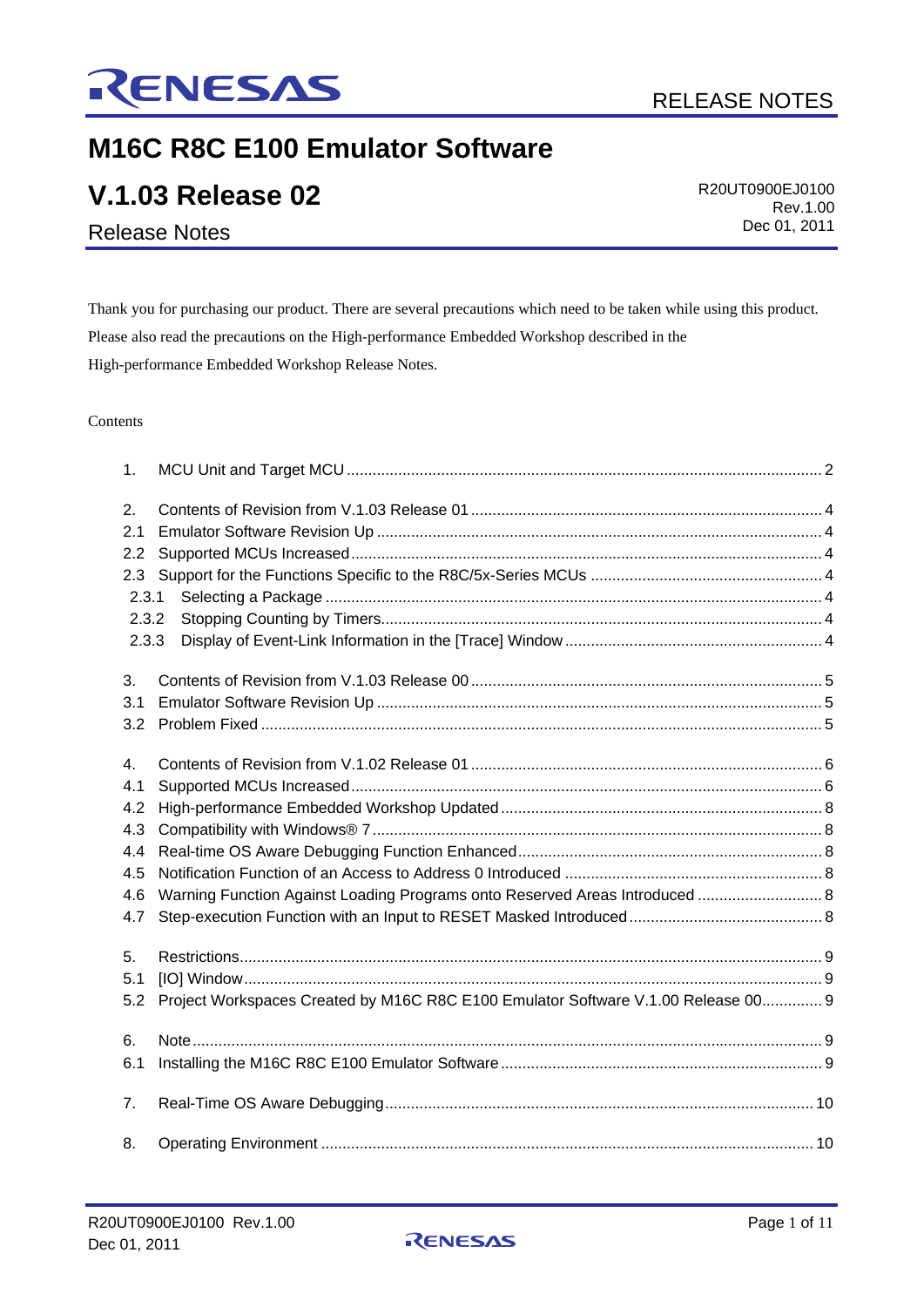## <span id="page-1-0"></span>**1. MCU Unit and Target MCU**

Table 1.1 shows the names of the MCU unit and target MCU for the M16C R8C E100 emulator software.

| <b>MCU Unit</b> | <b>Target MCU</b> |                                                             |
|-----------------|-------------------|-------------------------------------------------------------|
|                 | Group Name        | MCU Model [*1]                                              |
| R0E530640MCU00  | M16C/64           | R5F36406, R5F3640D, R5F3640M                                |
| R0E530650MCU00  | M16C/64A          | R5F364A6, R5F364AE, R5F364AK, R5F364AM                      |
|                 | M16C/65           | R5F36506, R5F3650E, R5F3650K, R5F3650M, R5F3650N,           |
|                 |                   | R5F3650R, R5F3650T                                          |
|                 |                   | R5F365x6, R5F365xE, R5F365xK, R5F365xM, R5F365xN,           |
|                 |                   | R5F365xR, R5F365xT                                          |
| R0E535M00MCU00  | M16C/5L           | R5F35Lx0, R5F35Lx3, R5F35Lx6, R5F35LxE                      |
|                 | M16C/5M           | R5F35M23, R5F35M33, R5F35M73, R5F35M83,                     |
|                 |                   | R5F35M16, R5F35M26, R5F35M36, R5F35M66,                     |
|                 |                   | R5F35M76, R5F35M86,                                         |
|                 |                   | R5F35M1E, R5F35M2E, R5F35M3E, R5F35M6E,                     |
|                 |                   | R5F35M7E, R5F35M8E,                                         |
|                 |                   | R5F35MB3, R5F35MC3, R5F35ME3, R5F35MF3,                     |
|                 |                   | R5F35MA6, R5F35MB6, R5F35MC6, R5F35MD6,                     |
|                 |                   | R5F35ME6, R5F35MF6,                                         |
|                 |                   | R5F35MAE, R5F35MBE, R5F35MCE, R5F35MDE,                     |
|                 |                   | R5F35MEE, R5F35MFE                                          |
|                 | M16C/56           | R5F356x0, R5F356x3, R5F356x6, R5F356xE                      |
|                 | M16C/57           | R5F35723, R5F35733, R5F35773, R5F35783,                     |
|                 |                   | R5F35716, R5F35726, R5F35736, R5F35766, R5F35776, R5F35786, |
|                 |                   | R5F3571E, R5F3572E, R5F3573E, R5F3576E, R5F3577E, R5F3578E  |
| R0E521300MCU00  | R8C/32A           | R5F21321A, R5F21322A, R5F21324A                             |
|                 | R8C/32C           | R5F21321C, R5F21322C, R5F21324C                             |
|                 | R8C/32D           | R5F21321D, R5F21322D, R5F21324D                             |
|                 | R8C/32G           | R5F21324G, R5F21326G                                        |
|                 | R8C/32H           | R5F21324H, R5F21326H                                        |
|                 | R8C/32M           | R5F21321M, R5F21322M, R5F21324M                             |
|                 | R8C/33A           | R5F21331A, R5F21332A, R5F21334A, R5F21335A, R5F21336A       |
|                 | R8C/33C           | R5F21331C, R5F21332C, R5F21334C, R5F21335C, R5F21336C       |
|                 | R8C/33D           | R5F21331D, R5F21332D, R5F21334D, R5F21335D, R5F21336D       |
|                 | R8C/33G           | R5F21334G, R5F21336G                                        |
|                 | R8C/33H           | R5F21334H, R5F21336H                                        |
|                 | R8C/33M           | R5F21331M, R5F21332M, R5F21334M, R5F21335M, R5F21336M       |
|                 | R8C/34C           | R5F21344C, R5F21345C, R5F21346C                             |
|                 | <b>R8C/34E</b>    | R5F21346E, R5F21347E, R5F21348E, R5F2134AE, R5F2134CE       |
|                 | R8C/34F           | R5F21346F, R5F21347F, R5F21348F, R5F2134AF, R5F2134CF       |
|                 | R8C/34G           | R5F21346G, R5F21347G, R5F21348G, R5F2134AG, R5F2134CG       |
|                 | R8C/34H           | R5F21346H, R5F21347H, R5F21348H, R5F2134AH, R5F2134CH       |
|                 | R8C/34M           | R5F21344M, R5F21345M, R5F21346M                             |
|                 | <b>R8C/34P</b>    | R5F21346P                                                   |
|                 | R8C/34R           | R5F21346R                                                   |
|                 | R8C/34W           | R5F21346W, R5F21347W, R5F21348W, R5F2134AW, R5F2134CW       |
|                 | R8C/34X           | R5F21346X, R5F21347X, R5F21348X, R5F2134AX, R5F2134CX       |
|                 | R8C/34Y           | R5F21346Y, R5F21347Y, R5F21348Y, R5F2134AY, R5F2134CY       |
|                 | R8C/34Z           | R5F21346Z, R5F21347Z, R5F21348Z, R5F2134AZ, R5F2134CZ       |

Table 1.1 MCU Unit and Target MCU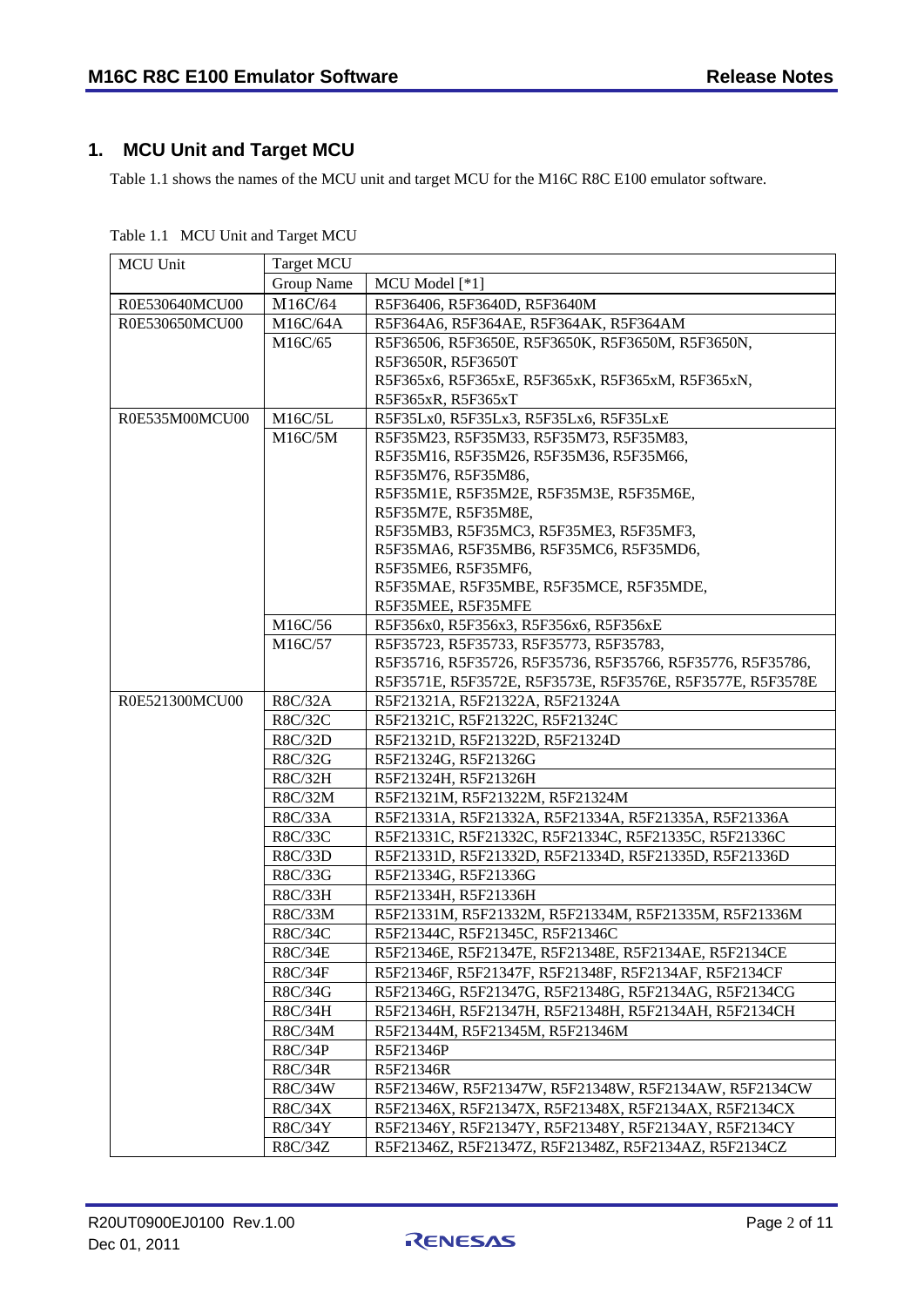| <b>MCU Unit</b> | <b>Target MCU</b> |                                                       |
|-----------------|-------------------|-------------------------------------------------------|
|                 | Group Name        | MCU Model [*1]                                        |
| R0E521300MCU00  | R8C/35A           | R5F21354A, R5F21355A, R5F21356A, R5F21357A,           |
|                 |                   | R5F21358A, R5F2135AA, R5F2135CA                       |
|                 | R8C/35C           | R5F21354C, R5F21355C, R5F21356C, R5F21357C,           |
|                 |                   | R5F21358C, R5F2135AC, R5F2135CC                       |
|                 | R8C/35D           | R5F21354D, R5F21355D, R5F21356D                       |
|                 | R8C/35M           | R5F21354M, R5F21355M, R5F21356M, R5F21357M,           |
|                 |                   | R5F21358M, R5F2135AM, R5F2135CM                       |
|                 | R8C/36A           | R5F21364A, R5F21365A, R5F21366A, R5F21367A,           |
|                 |                   | R5F21368A, R5F2136AA, R5F2136CA                       |
|                 | R8C/36C           | R5F21364C, R5F21365C, R5F21366C, R5F21367C,           |
|                 |                   | R5F21368C, R5F2136AC, R5F2136CC                       |
|                 | R8C/36E           | R5F21368E, R5F2136AE, R5F2136CE                       |
|                 | R8C/36F           | R5F21368F, R5F2136AF, R5F2136CF                       |
|                 | R8C/36G           | R5F21368G, R5F2136AG, R5F2136CG                       |
|                 | R8C/36H           | R5F21368H, R5F2136AH, R5F2136CH                       |
|                 | R8C/36M           | R5F2136AM, R5F2136CM, R5F21364M, R5F21365M            |
|                 |                   | R5F21366M, R5F21367M, R5F21368M                       |
|                 | R8C/36W           | R5F21368W, R5F2136AW, R5F2136CW                       |
|                 | R8C/36X           | R5F21368X, R5F2136AX, R5F2136CX                       |
|                 | R8C/36Y           | R5F21368Y, R5F2136AY, R5F2136CY                       |
|                 | R8C/36Z           | R5F21368Z, R5F2136AZ, R5F2136CZ                       |
|                 | R8C/38A           | R5F21386A, R5F21387A, R5F21388A, R5F2138AA, R5F2138CA |
|                 | R8C/38C           | R5F21386C, R5F21387C, R5F21388C, R5F2138AC, R5F2138CC |
|                 | R8C/38E           | R5F21388E, R5F2138AE, R5F2138CE                       |
|                 | R8C/38F           | R5F21388F, R5F2138AF, R5F2138CF                       |
|                 | R8C/38G           | R5F21388G, R5F2138AG, R5F2138CG                       |
|                 | R8C/38H           | R5F21388H, R5F2138AH, R5F2138CH                       |
|                 | R8C/38M           | R5F2138AM, R5F2138CM, R5F21386M, R5F21387M, R5F21388M |
|                 | R8C/38W           | R5F21388W, R5F2138AW, R5F2138CW                       |
|                 | R8C/38X           | R5F21388X, R5F2138AX, R5F2138CX                       |
|                 | R8C/38Y           | R5F21388Y, R5F2138AY, R5F2138CY                       |
|                 | R8C/38Z           | R5F21388Z, R5F2138AZ, R5F2138CZ                       |
| R0E521500MCU00  | R8C/54E           | R5F21546E, R5F21547E, R5F21548E, R5F2154AE, R5F2154CE |
|                 | <b>R8C/54F</b>    | R5F21546F, R5F21547F, R5F21548F, R5F2154AF, R5F2154CF |
|                 | R8C/54G           | R5F21546G, R5F21547G, R5F21548G, R5F2154AG, R5F2154CG |
|                 | R8C/54H           | R5F21546H, R5F21547H, R5F21548H, R5F2154AH, R5F2154CH |
|                 | R8C/56E           | R5F21566E, R5F21567E, R5F21568E, R5F2156AE, R5F2156CE |
|                 | R8C/56F           | R5F21566F, R5F21567F, R5F21568F, R5F2156AF, R5F2156CF |
|                 | R8C/56G           | R5F21566G, R5F21567G, R5F21568G, R5F2156AG, R5F2156CG |
|                 | R8C/56H           | R5F21566H, R5F21567H, R5F21568H, R5F2156AH, R5F2156CH |

\*1: This is the MCU selectable from the [Device] drop-down list box in the [Device setting] dialog box.

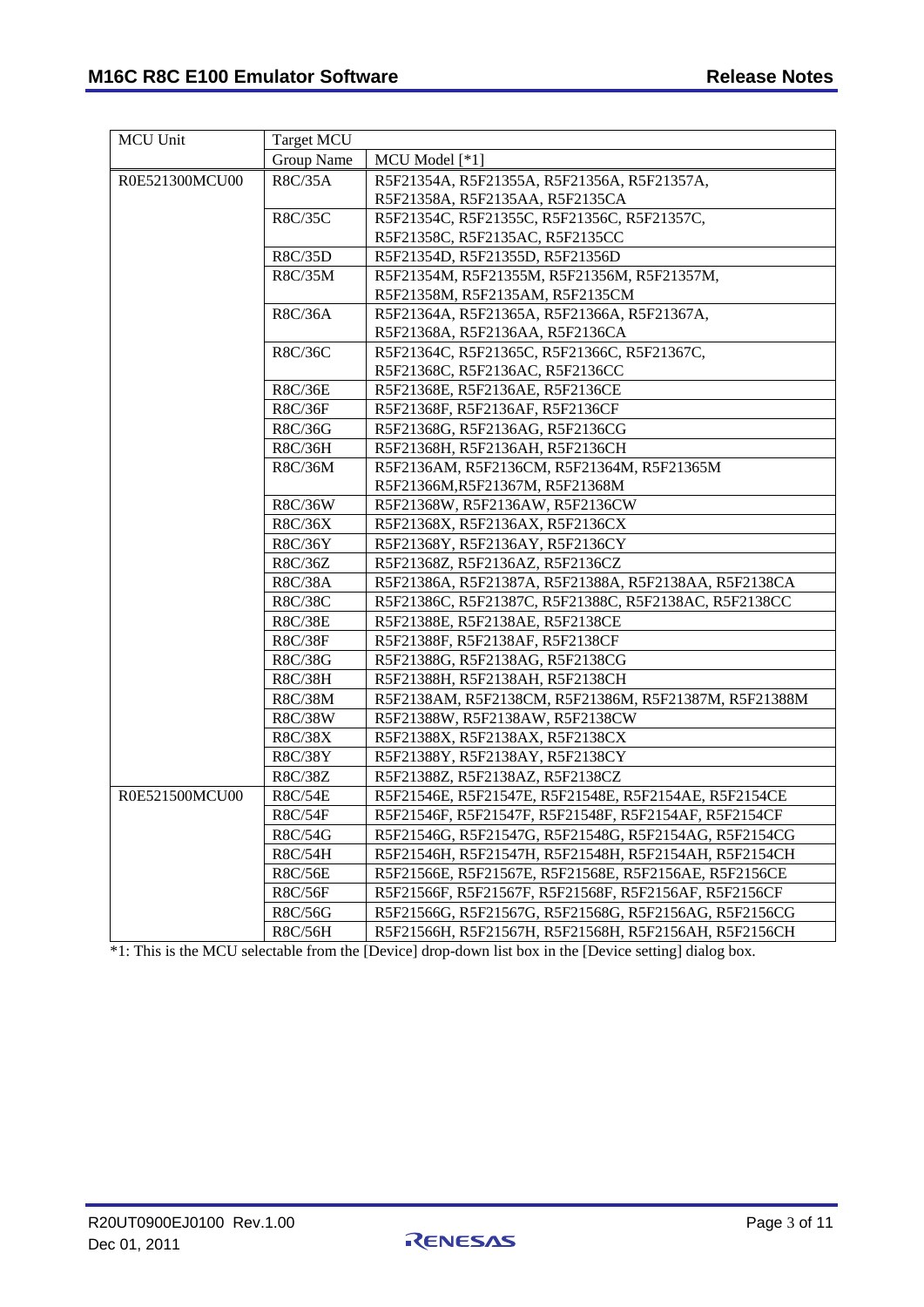#### <span id="page-3-0"></span>**2. Contents of Revision from V.1.03 Release 01**

#### <span id="page-3-1"></span>**2.1 Emulator Software Revision Up**

The M16C R8C E100 Emulator Software version has been revised from V.1.03 Release 01 to V.1.03 Release 02.

#### <span id="page-3-2"></span>**2.2 Supported MCUs Increased**

The following MCUs have been added to the support line:

-In the R8C/5x series

(1) R5F21546E, R5F21547E, R5F21548E, R5F2154AE, and R5F2154CE (the R8C/54E group)

(2) R5F21546F, R5F21547F, R5F21548E, R5F2154AF, and R5F2154CF (the R8C/54F group)

(3) R5F21546G, R5F21547G, R5F21548G, R5F2154AG, and R5F2154CG (the R8C/54G group)

(4) R5F21546H, R5F21547H, R5F21548H, R5F2154AH, and R5F2154CH (the R8C/54H group)

(5) R5F21566E, R5F21567E, R5F21568E, R5F2156AE, and R5F2156CE (the R8C/56E group)

(6) R5F21566F, R5F21567F, R5F21568F, R5F2156AF, and R5F2156CF (the R8C/56F group)

(7) R5F21566G, R5F21567G, R5F21568G, R5F2156AG, and R5F2156CG (the R8C/56G group)

(8) R5F21566H, R5F21567H, R5F21568H, R5F2156AH, and R5F2156CH (the R8C/56H group)

#### <span id="page-3-3"></span>**2.3 Support for the Functions Specific to the R8C/5x-Series MCUs**

#### <span id="page-3-4"></span>**2.3.1 Selecting a Package**

The [Port mapping Control] drop-down list box has been added to the [Device setting] dialog box.

#### <span id="page-3-5"></span>**2.3.2 Stopping Counting by Timers**

The [Stops all timer counts, while the user program has halted.] checkbox has been added to the [Configuration properties] dialog box.

#### <span id="page-3-6"></span>**2.3.3 Display of Event-Link Information in the [Trace] Window**

The [ELC] and [ELCOVLAP] columns that display event-link information in bus-display mode have been added to the [Trace] window.

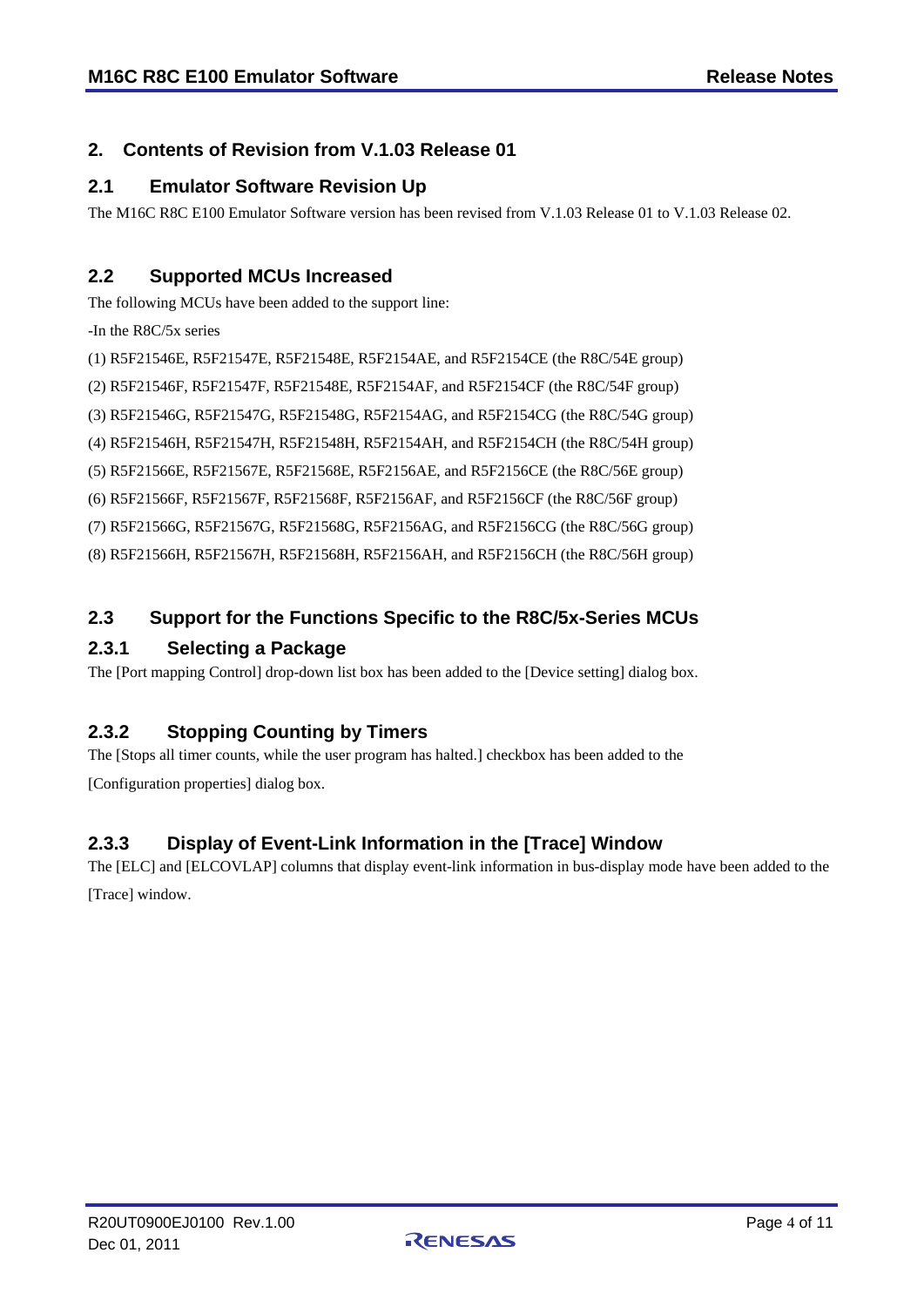#### <span id="page-4-0"></span>**3. Contents of Revision from V.1.03 Release 00**

#### <span id="page-4-1"></span>**3.1 Emulator Software Revision Up**

The M16C R8C E100 Emulator Software version has been revised from V.1.03 Release 00 to V.1.03 Release 01.

#### <span id="page-4-2"></span>**3.2 Problem Fixed**

The following known problem has been fixed:

With using the MCU unit for the R8C/3x MCU series--R0E521300MCU00.

For details of the problem, see Renesas Tool News Document No. 110427/tn1 at:

<http://tool-support.renesas.com/eng/toolnews/110427/tn1.htm>

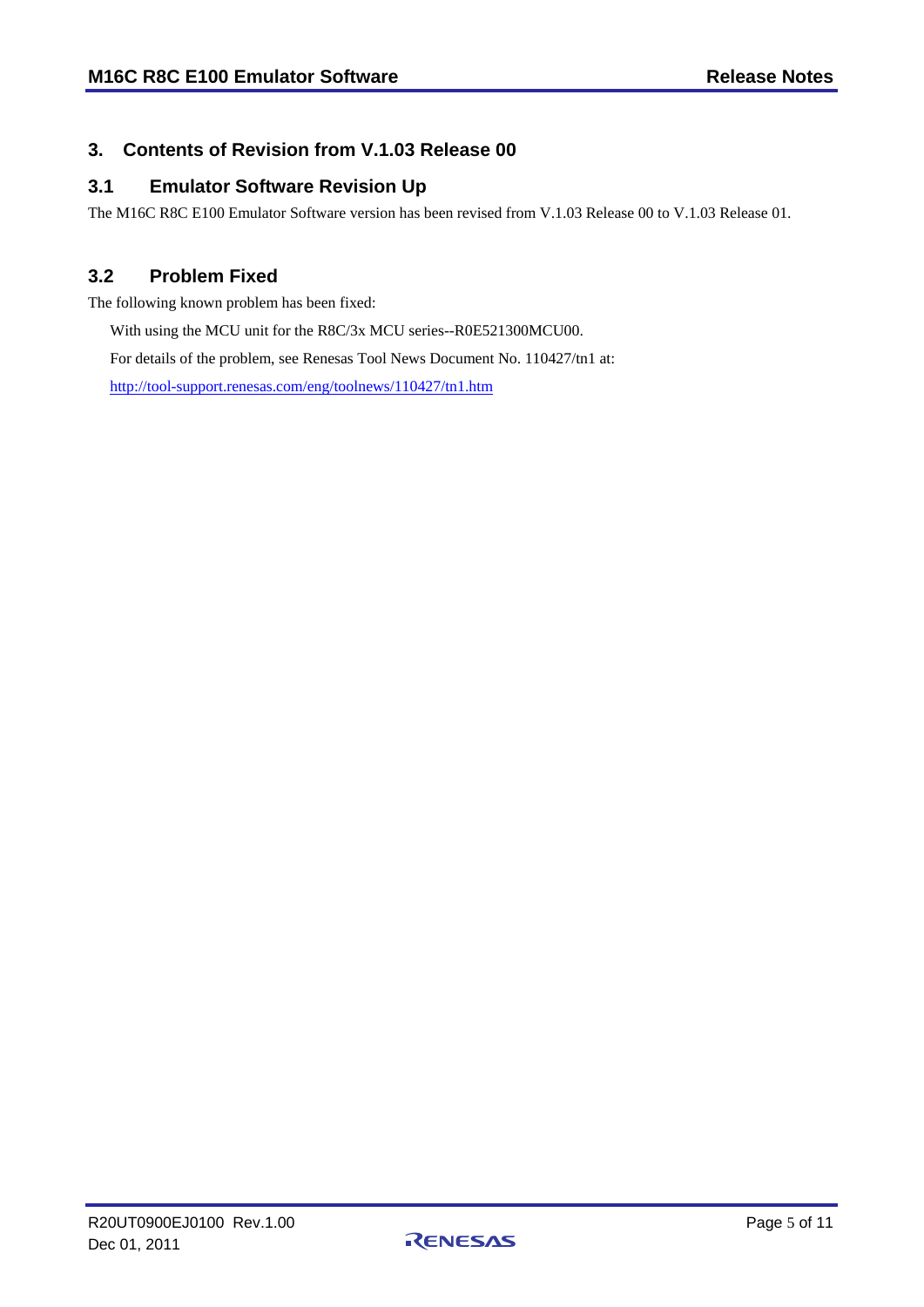#### <span id="page-5-0"></span>**4. Contents of Revision from V.1.02 Release 01**

Contents of revision from The M16C R8C E100 Emulator Software V.1.02 Release 01 to V.1.03 Release 00 are shown below.

#### <span id="page-5-1"></span>**4.1 Supported MCUs Increased**

The following MCUs have been added to the support line:

-In the M16C/60 series

- (1) R5F364AK (the M16C/64 group)
- (2) R5F365x6, R5F365xE, R5F365xK, R5F365xM, R5F365xN, R5F365xR, and R5F365xT (the M16C/65 group)

-In the M16C/50 series

(1) R5F35M23, R5F35M33, R5F35M73, R5F35M83,

R5F35M16, R5F35M26, R5F35M36, R5F35M66, R5F35M76, R5F35M86,

R5F35M1E, R5F35M2E, R5F35M3E, R5F35M6E, R5F35M7E, R5F35M8E,

R5F35MB3, R5F35MC3, R5F35ME3, R5F35MF3,

R5F35MA6, R5F35MB6, R5F35MC6, R5F35MD6, R5F35ME6, R5F35MF6,

R5F35MAE, R5F35MBE, R5F35MCE, R5F35MDE, R5F35MEE, and R5F35MFE (the M16C/5M group)

(2) R5F35723, R5F35733, R5F35773, R5F35783,

R5F35716, R5F35726, R5F35736, R5F35766, R5F35776, R5F35786,

R5F3571E, R5F3572E, R5F3573E, R5F3576E, R5F3577E, and R5F3578E (the M16C/57 group)

-In the R8C/3x series

(1) R5F21321C, R5F21322C, and R5F21324C (the R8C/32C group)

- (2) R5F21321D, R5F21322D, and R5F21324D (the R8C/32D group)
- (3) R5F21321M, R5F21322M, and R5F21324M (the R8C/32M group)
- (4) R5F21324G, and R5F21326G (the R8C/32G group)
- (5) R5F21324H, and R5F21326H (the R8C/32H group)
- (6) R5F21331C, R5F21332C, R5F21334C, R5F21335C, and R5F21336C (the R8C/33C group)
- (7) R5F21331D, R5F21332D, R5F21334D, R5F21335D, and R5F21336D (the R8C/33D group)
- (8) R5F21334G, and R5F21336G (the R8C/33G group)
- (9) R5F21334H, and R5F21336H (the R8C/33H group)
- (10) R5F21331M, R5F21332M, R5F21334M, R5F21335M, and R5F21336M (the R8C/33M group)

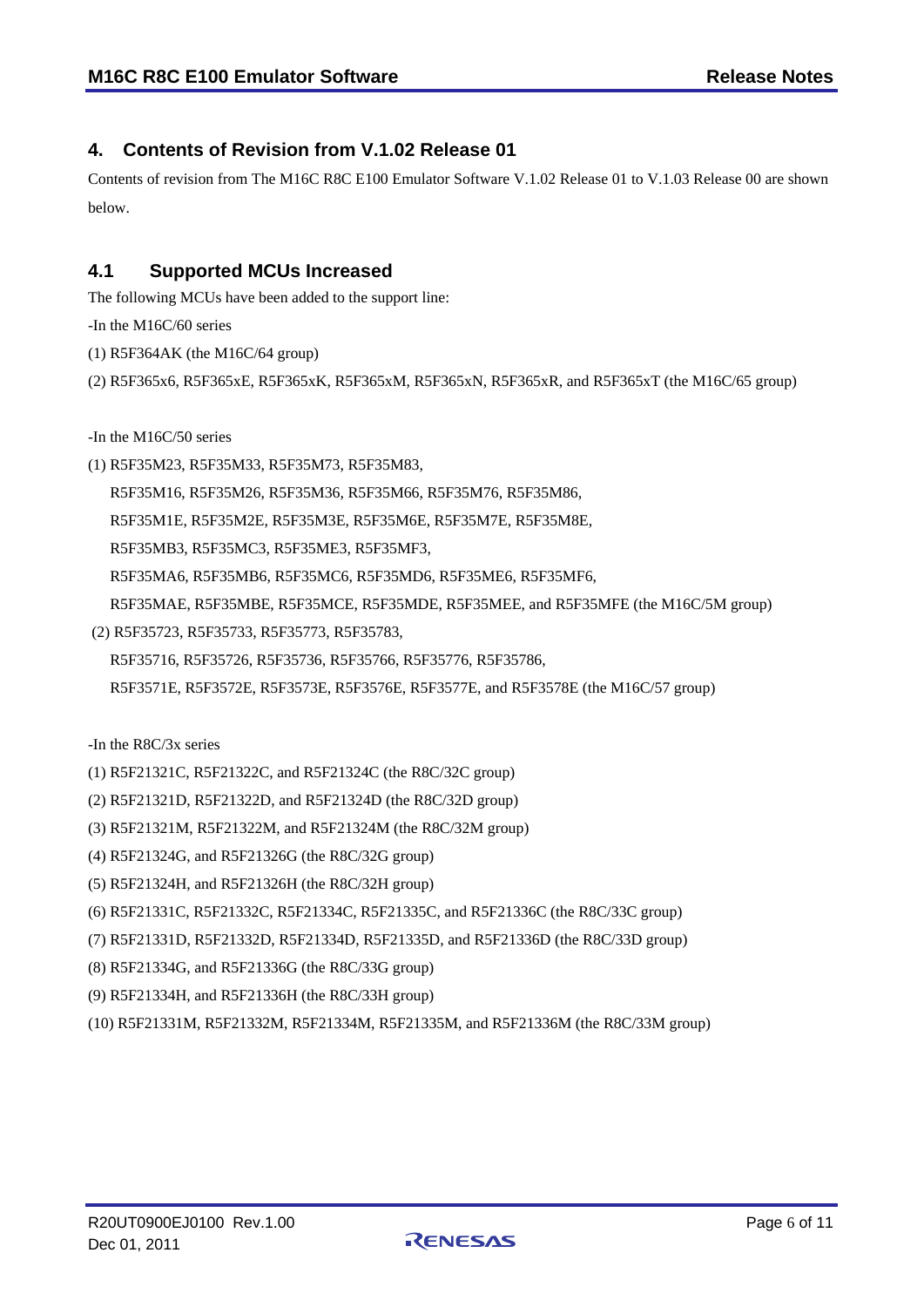- (11) R5F21344C, R5F21345C, and R5F21346C (the R8C/34C group)
- (12) R5F21344M, R5F21345M, and R5F21346M (the R8C/34M group)
- (13) R5F21346P (the R8C/34P C group)
- (14) RR5F21346R (the R8C/34 group)
- (15) R5F21346W, R5F21347W, R5F21348W, R5F2134AW, and R5F2134CW (the R8C/34W group)
- (16) R5F21346X, R5F21347X, R5F21348X, R5F2134AX, and R5F2134CX (the R8C/34X group)
- (17) RR5F21346Y, R5F21347Y, R5F21348Y, R5F2134AY, and R5F2134CY (the R8C/34Y group)
- (18) R5F21346Z, R5F21347Z, R5F21348Z, R5F2134AZ, and R5F2134CZ (the R8C/34Z group)
- (19) R5F21354C, R5F21355C, R5F21356C, R5F21357C, R5F21358C, R5F2135AC, and R5F2135CC (the R8C/35C group)
- (20) R5F21354D, R5F21355D, and R5F21356D (the R8C/35D group)
- (21) R5F21354M, R5F21355M, R5F21356M, R5F21357M, R5F21358M, R5F2135AM, and R5F2135CM (the R8C/35M group)
- (22) R5F21364C, R5F21365C, R5F21366C, R5F21367C, R5F21368C, R5F2136AC, and R5F2136CC (the R8C/36C group)
- (23) R5F2136AM, R5F2136CM, R5F21364M, R5F21365M, R5F21366M, R5F21367M, and R5F21368M (the R8C/36M group)
- (24) R5F21368W, R5F2136AW, and R5F2136CW (the R8C/36W group)
- (25) RR5F21368X, R5F2136AX, and R5F2136CX (the R8C/36X group)
- (26) R5F21368Y, R5F2136AY, and R5F2136CY (the R8C/36Y group)
- (27) R5F21368Z, R5F2136AZ, and R5F2136CZ (the R8C/36Z group)
- (28) RR5F21386C, R5F21387C, R5F21388C, R5F2138AC, and R5F2138CC (the R8C/38C group)
- (29) R5F2138AM, R5F2138CM, R5F21386M, R5F21387M, and R5F21388M (the R8C/38M group)
- (30) R5F21388W, R5F2138AW, and R5F2138CW (the R8C/38W group)
- (31) R5F21388X, R5F2138AX, and R5F2138CX (the R8C/38X group)
- (32) R5F21388Y, R5F2138AY, and R5F2138CY (the R8C/38Y group)
- (33) R5F21388Z, R5F2138AZ, and 5F2138CZ (the R8C/38Z group)

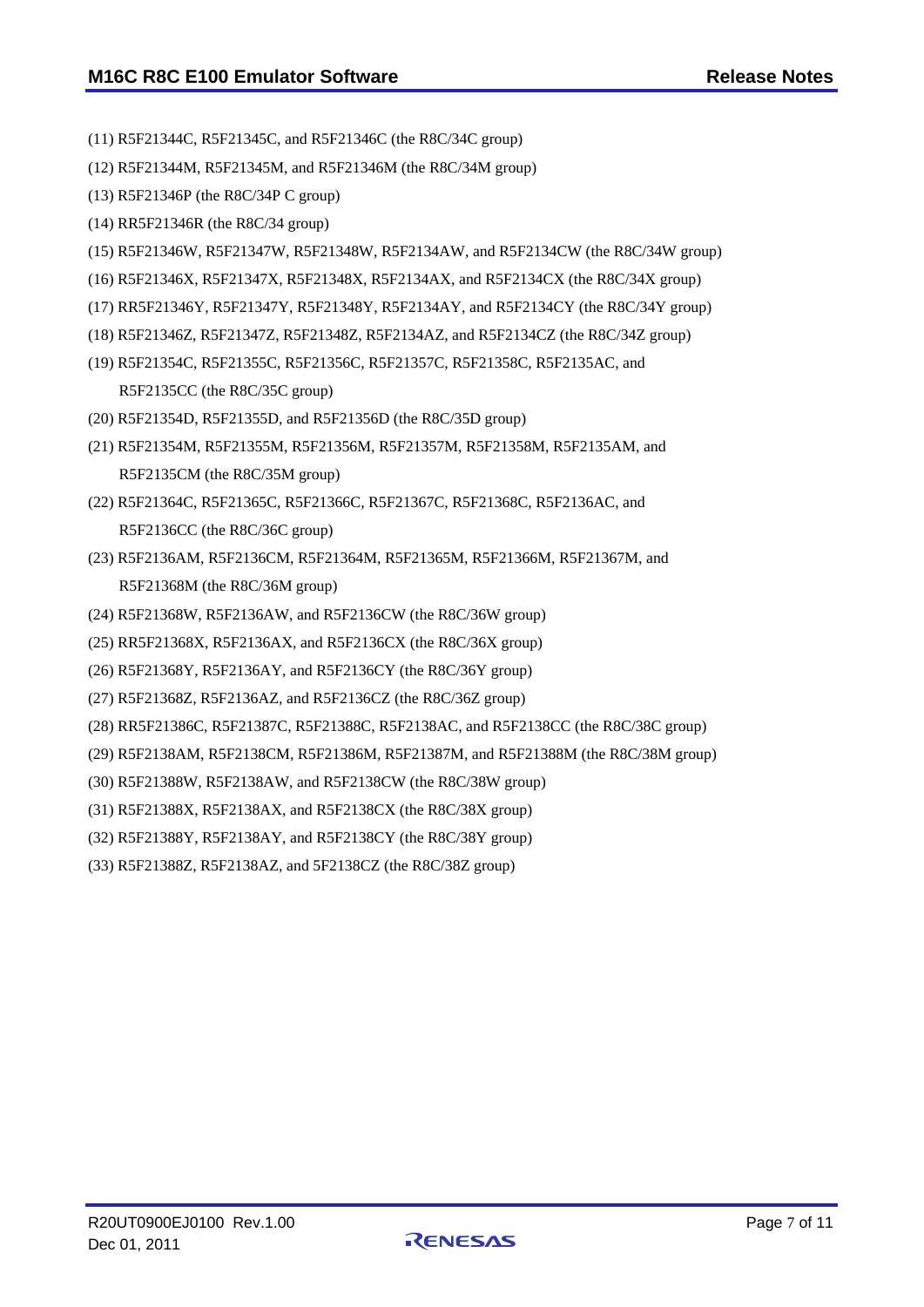#### <span id="page-7-0"></span>**4.2 High-performance Embedded Workshop Updated**

The High-performance Embedded Workshop included in the package has been updated from V.4.05.01 to V.4.08.00.

#### <span id="page-7-1"></span>**4.3 Compatibility with Windows® 7**

The revised product has been made compatible with the 64-bit and the 32-bit editions of Windows(R) 7.

#### <span id="page-7-2"></span>**4.4 Real-time OS Aware Debugging Function Enhanced**

To enhance the debugging functions for systems using real-time OSes, the following windows have been added:

- OS Trace window
- OS Analyze window

Note that the above windows support the MCUs of the M16C/60 and the M16C/50 series only. They do not support any MCU of the R8C/3x series, so never use these windows in such a case. If used, the windows may not operate properly.

#### <span id="page-7-3"></span>**4.5 Notification Function of an Access to Address 0 Introduced**

If address 00000h or 00001h is read out except when an interrupt is serviced, a warning for notifying this read is displayed in the Extended Monitor window.

### <span id="page-7-4"></span>**4.6 Warning Function Against Loading Programs onto Reserved Areas Introduced**

If you start loading a program onto any area except ROM, RAM, and external areas, a warning for notifying the illegal operation is displayed in the Output window.

### <span id="page-7-5"></span>**4.7 Step-execution Function with an Input to RESET Masked Introduced**

Even if the Mask the terminal RESET check box is selected in the Configuration Properties dialog box that appears when the debugger is started, the debugger can perform step execution whenever the RESET signal is in the LOW state.

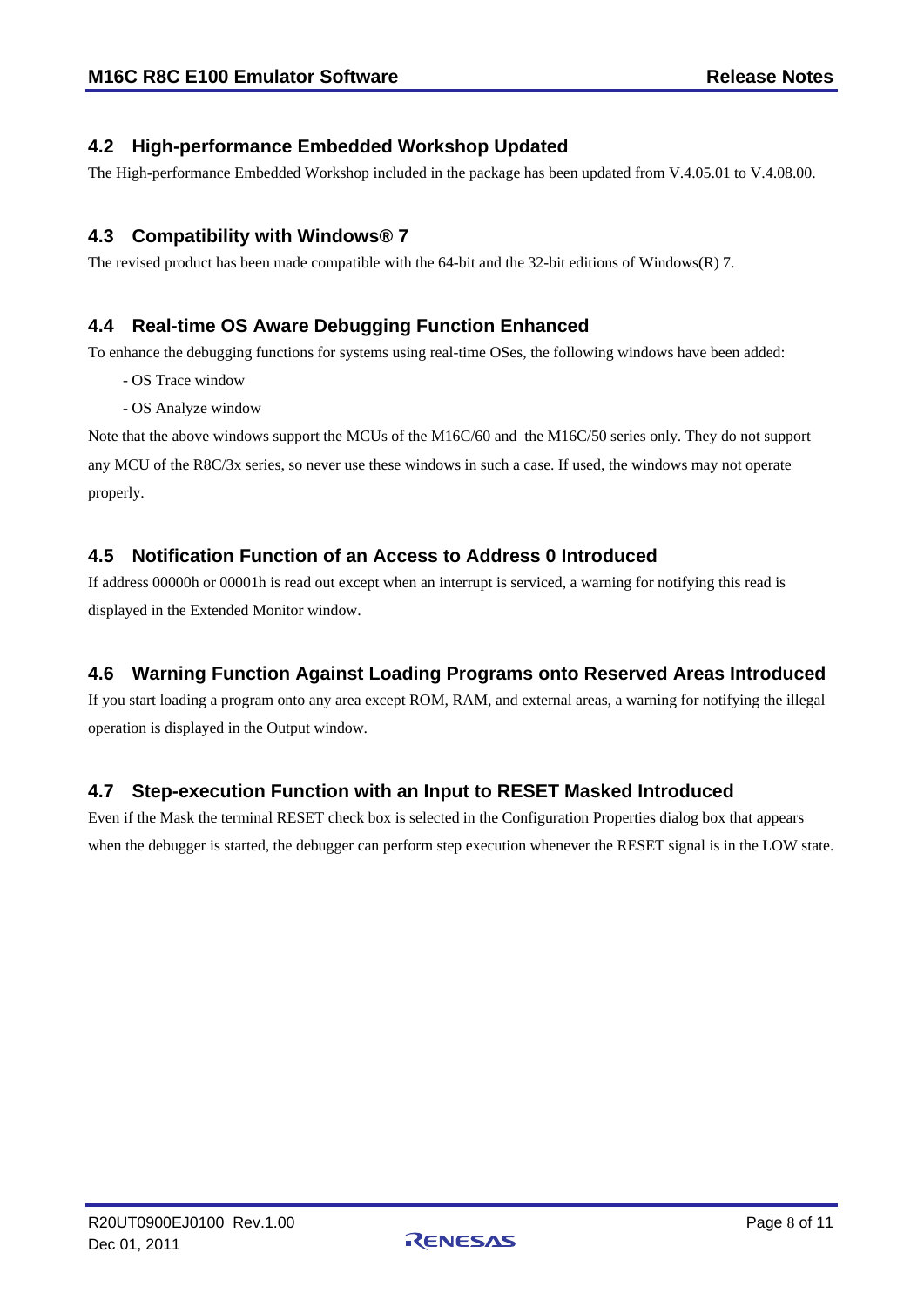### <span id="page-8-0"></span>**5. Restrictions**

#### <span id="page-8-1"></span>**5.1 [IO] Window**

The [IO] window is not supported when an R8C/5x-series MCU is selected. Do not use the [IO] window while you are using the R8C/5x-series MCU unit (R0E521500MCU00).

### <span id="page-8-2"></span>**5.2 Project Workspaces Created by M16C R8C E100 Emulator Software V.1.00 Release 00**

When a project workspace created by M16C R8C E100 Emulator Software V.1.00 Release 00 (hereafter referred to as V.1.00 R00) is opened by M16C R8C E100 Emulator Software V.1.03 Release 00 (hereafter referred to as V.1.03 R00) or a later version, the High-performance Embedded Workshop may not operate correctly (e.g. may be abruptly terminated).

Before using V.1.03 Release 00 or a later version to open a project workspace created by V.1.00 R00, follow the procedure below to save the session of the project workspace under the environment of V.1.03 R00 or a later version.

\* When a project workspace created by an older version is opened, a confirmation message box appears and the project workspace is saved with a filename "old\_version\_xxx + original filename.hws".

To save the session:

- (1) Start up the High-performance Embedded Workshop under the environment of V.1.03 R00 and open a project workspace created by V.1.00 R00.
- (2) Connect the High-performance Embedded Workshop to the E100 emulator.
- (3) Select [View -> Event -> Hardware Break] from the menu to open the [Hardware Break] dialog box.
- (4) Select the [Exception] checkbox on the [Hardware Break] page of the [Hardware Break] dialog box and click on the [Detail] button to open the [Exception] page.
- (5) Click on the [Detail] button for [Read from a uninitialized memory] on the [Exception] page to open the [Uninitialized area detection] dialog box.
- (6) Click on the [Cancel] button in the [Uninitialized area detection] dialog box.
- (7) Click on the [Close] button in the [Hardware Break] dialog box (if the [EcxEventE100] dialog box appears, click on the [No] button).
- $(8)$  Select [File -> Exit] from the menu.
- (9) The [High-performance Embedded Workshop] dialog box appears asking you whether you want to save the session. To save the session, click on the [Yes] button.

#### <span id="page-8-3"></span>**6. Note**

#### <span id="page-8-4"></span>**6.1 Installing the M16C R8C E100 Emulator Software**

M16C R8C E100 Emulator Software V.1.03 Release 02 contains High-performance Embedded Workshop V.4.08.00.

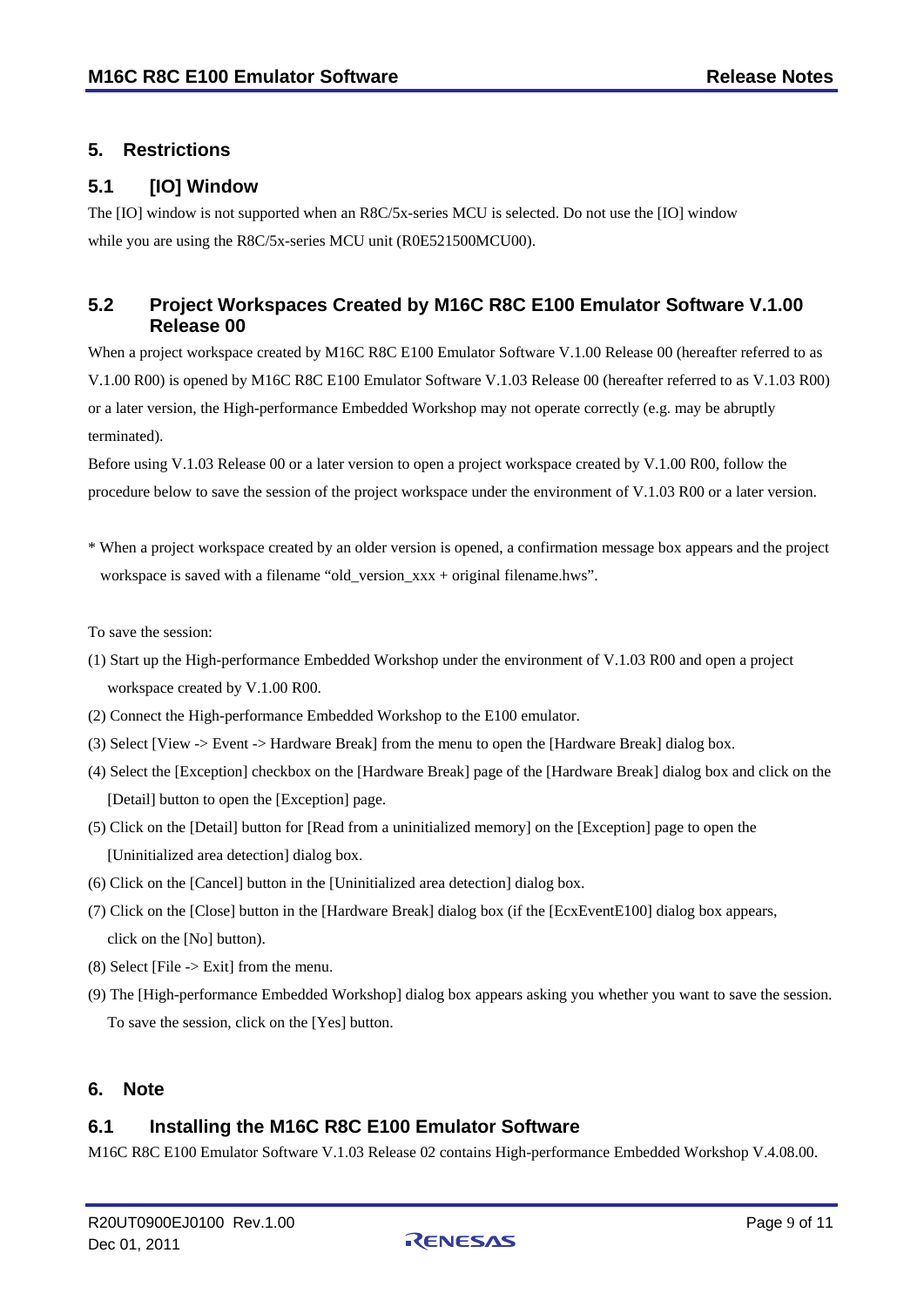When M16C R8C E100 Emulator Software V.1.03 Release 02 is installed on the host computer where V.4.07.01 or an earlier version has been installed, the High-performance Embedded Workshop will be updated to V.4.08.00.

## <span id="page-9-0"></span>**7. Real-Time OS Aware Debugging**

For details of the real-time OS aware debugging, refer to the following page.

<http://www.renesas.com/ecxos>

#### <span id="page-9-1"></span>**8. Operating Environment**

Table 5.1 Operating Environment (Windows<sup>®</sup> XP)

| <b>PC</b> Environment |                                                                            |  |
|-----------------------|----------------------------------------------------------------------------|--|
| PC                    | IBM PC/AT compatible                                                       |  |
| <b>OS</b>             | Windows <sup>®</sup> XP 32-bit edition $[*2]$ $[*4]$                       |  |
| CPU <sub>2</sub>      | Pentium 4 running at 1.6 GHz or more recommended                           |  |
| Interface             | USB2.0/USB1.1 [*3]                                                         |  |
| Memory                | 1 Gbyte or larger (more than 10 times the file size of the load module)    |  |
|                       | recommended                                                                |  |
|                       | Installation of the emulator debugger requires free space of 200 Mbytes or |  |
| Hard disk             | larger. Also keep additional free space that is at least twice the memory  |  |
|                       | capacity (four times or larger recommended) for use as swap space.         |  |
| Display resolution    | $1024 \times 768$ or higher recommended                                    |  |

Table 5.2 Operating Environment (Windows Vista® or Windows® 7)

| PC Environment     |                                                                            |  |
|--------------------|----------------------------------------------------------------------------|--|
| <b>PC</b>          | IBM PC/AT compatible                                                       |  |
| <b>OS</b>          | Windows Vista® 32-bit edition $[*2]$ $[*5]$                                |  |
|                    | Windows 7 32-bit edition/64-bit edition [*2]                               |  |
| <b>CPU</b>         | Pentium 4 running at 3 GHz or                                              |  |
|                    | Core 2 Duo running at 1 GHz or more recommended                            |  |
| Interface          | USB2.0/USB1.1 [*3]                                                         |  |
|                    | 2 Gbyte or larger (more than 10 times the file size of the load module)    |  |
| Memory             | recommended (32-bit edition)                                               |  |
|                    | 3 Gbyte or larger (more than 10 times the file size of the load module)    |  |
|                    | recommended (64-bit edition)                                               |  |
|                    | Installation of the emulator debugger requires free space of 200 Mbytes or |  |
| Hard disk          | larger. Also keep additional free space that is at least twice the memory  |  |
|                    | capacity (four times or larger recommended) for use as swap space.         |  |
| Display resolution | $1024 \times 768$ or higher recommended                                    |  |

Notes:

\*2: Windows and Windows Vista are either registered trademarks or trademarks of Microsoft Corporation in the

United States and/or other countries. All other company or product names are the property of their respective owners.

- \*3: Operation with all combinations of host machine, USB device and USB hub is not guaranteed for the USB interface.
- \*4: The 64-bit edition of Windows® XP is not supported.
- \*5: The 64-bit edition of Windows Vista® is not supported.